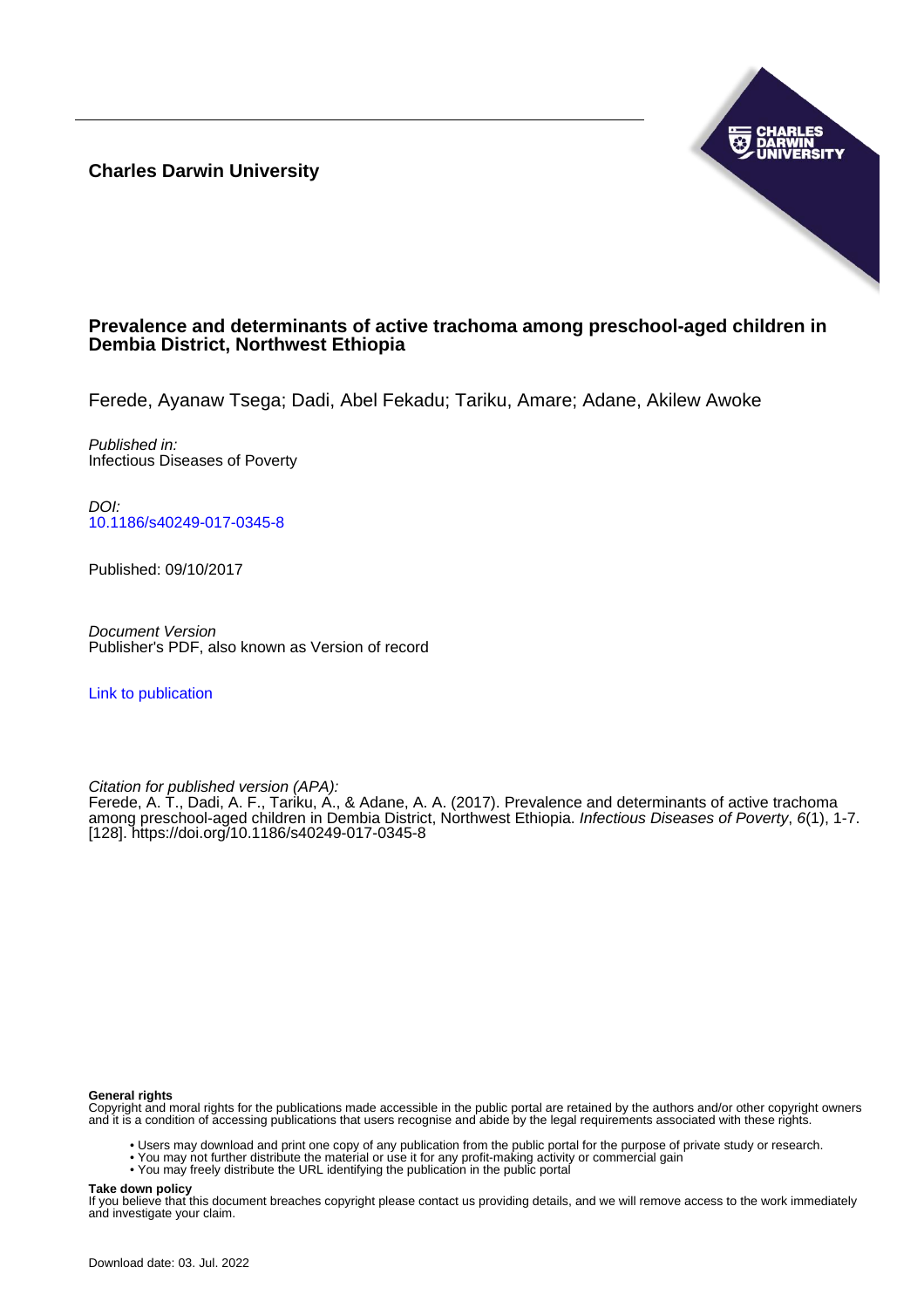## **RESEARCH ARTICLE Example 2018 12:00 Department of the CONNECTION CONNECTION CONNECTION CONNECTION**



# Prevalence and determinants of active trachoma among preschool-aged children in Dembia District, Northwest Ethiopia

Ayanaw Tsega Ferede<sup>1</sup>, Abel Fekadu Dadi<sup>2\*</sup>, Amare Tariku<sup>3</sup> and Akilew Awoke Adane<sup>2</sup>

## Abstract

**Background:** Trachoma is an infectious eye disease caused by Chlamydia trachomatis, which is the leading infectious cause of blindness worldwide. In areas where trachoma is endemic, active trachoma is common among preschool-aged children, with varying magnitude. This study aimed to estimate the prevalence of active trachoma and associated risk factors among preschool-aged children in Dembia District, northwest Ethiopia.

Methods: A community-based cross-sectional survey was conducted among preschool-aged children of northwest Ethiopia. Multistage systematic random sampling was used to select 695 subjects. Trained clinical optometrists subjected each child to an ocular examination and assessed the presence of active trachoma. Face to face interview using pretested and structured questionnaire were conducted to collect data on possible risk factors. Trachoma cases were graded following a World Health Organization simplified grading scheme. All statistical analysis was carried out using the SPSS software version 20. Adjusted odds ratios (aORs) with 95% confidence intervals (CIs) were used to identify factors associated with active trachoma.

Results: Of the 681 preschool-aged children studied, 18% (95% CI: 15.4% – 21.1%) had a prevalence of active trachoma. Children who had clean faces (absence of nasal and ocular discharges) had a lower chance of having active trachoma  $[aOR = 0.55, 95\% Ct: 0.37 - 0.82]$ . The odds of having active trachoma decreased with an increase in the distance to a water point  $[aOR = 0.51, 95\% Ct: 0.33 - 0.78]$ . Similarly, no or poor utilization of liquid waste disposal in the child's household was associated with an increased chance of having active trachoma [ $aOR = 3.83$ , 95% CI: 1.26 – 11.61].

Conclusion: The prevalence of active trachoma in these preschool-aged children was found to be high and needs special interventions that focus on educating families about proper face washing, liquid waste disposal, and improving safe water supply near the households.

Keywords: Active trachoma, Cross-sectional study, Preschool- aged children, northwest Ethiopia

## Multilingual abstracts

Please see Additional file [1](#page-6-0) for translations of the abstract into the five official working languages of the United Nations.

## Background

Trachoma is an infectious eye disease caused by the bacterium Chlamydia trachomatis. It is the leading infectious cause of blindness worldwide [[1](#page-6-0)–[3](#page-6-0)]. Children

<sup>2</sup>Department of Epidemiology and Biostatistics, Institute of Public Health, College of Medicine and Health Sciences, University of Gondar, Gondar, Ethiopia

Full list of author information is available at the end of the article

who have the active stages of the disease are the reservoir of infection [[4\]](#page-6-0). Recurrent episodes of infection and the associated chronic conjunctival inflammation initiate a scarring process that ultimately leads to irreversible blindness [\[5, 6\]](#page-6-0).

According to the World Health Organization (WHO), 1.9 million people worldwide are blind or visually impaired due to trachoma [\[7](#page-6-0)]. In areas where trachoma is endemic, active trachoma is common among preschoolaged children, with prevalence rates that can be as high as 60 – 90% [[4](#page-6-0), [6](#page-6-0)–[9\]](#page-6-0). Globally, more than 200 million people live in trachoma endemic areas, 12.4 million children are suffering from active trachoma and Africa is



© The Author(s). 2017 **Open Access** This article is distributed under the terms of the Creative Commons Attribution 4.0 International License [\(http://creativecommons.org/licenses/by/4.0/](http://creativecommons.org/licenses/by/4.0/)), which permits unrestricted use, distribution, and reproduction in any medium, provided you give appropriate credit to the original author(s) and the source, provide a link to the Creative Commons license, and indicate if changes were made. The Creative Commons Public Domain Dedication waiver [\(http://creativecommons.org/publicdomain/zero/1.0/](http://creativecommons.org/publicdomain/zero/1.0/)) applies to the data made available in this article, unless otherwise stated.

<sup>\*</sup> Correspondence: [Fekten@yahoo.com](mailto:Fekten@yahoo.com) <sup>2</sup>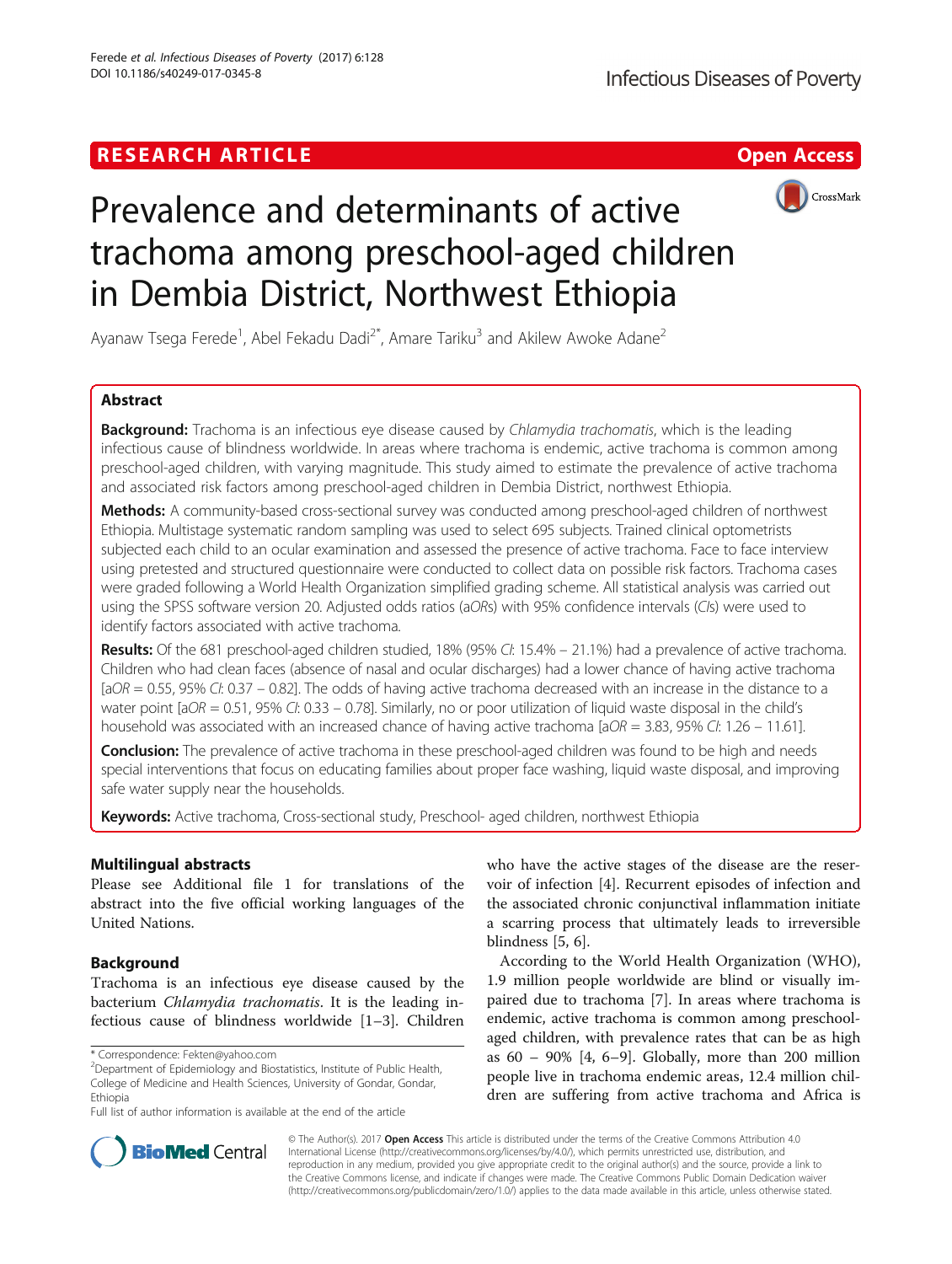the most affected continent with 27.8 million (68.5%) children affected. Nearly 50% of the global burden of active trachoma is highly distributed in three countries: Ethiopia, Malawi, and Nigeria [[10\]](#page-6-0). Global loss of productivity related to impaired vision and blindness from trachoma is thought to be as high as \$US 5.3 billion annually [\[11\]](#page-6-0).

The risk factors for trachoma vary between settings depending on individual, economic, and environmental factors. Studies from some parts of Africa reported that children with trachoma were more likely to have ocular and nasal discharge [[11](#page-6-0)–[13\]](#page-6-0). Unclean faces, or clean faces but with flies, time to fetch water, overcrowding, garbage within the compound, children aged 3–5 years, less frequent face washing, practice of open defecation, household cattle ownership, high household fly density, and long distance to the nearest water source are among the factors that have been associated with active trachoma [\[11](#page-6-0), [14](#page-6-0)–[17](#page-6-0)].

In Ethiopia, trachoma remains a major public health problem [\[18](#page-6-0)–[20](#page-6-0)]. The Ethiopian National Survey on Blindness, Low Vision, and Trachoma, carried out from 2005 to 2006 estimated that the national prevalence of active trachoma was 40.14%, with some regional variation; the highest prevalence being in the Amhara region (62.60%) [\[18](#page-6-0)]. The prevalence rate of active trachoma in various districts in Ethiopia were; 22% in Goro zone, 22.8% in Gurage zone, and 24.10% in east Gojjam zone [[17, 19](#page-6-0), [20](#page-6-0)].

Since the prevalence and risk factors associated with trachoma varies from setting to setting, knowing the magnitude and risk factors associated with trachoma in this specific community would help to understand the disease magnitude and transmission. This study was conducted after successive mass drug administration was carried out in the area and could be considered as a preliminary assessment after the intervention. Results from the study could thus help make the intervention more focused and effective.

#### **Materials**

#### Study setting and design

This community based cross-sectional study was conducted in the Dembia District, which is located in the northwest part of Ethiopia from January to February 2015. This district has 45 kebeles (smallest administration unit), of which 40 are rural kebeles. This district has a population of 315,903, with a  $260.1/km<sup>2</sup>$ population density. Out of the total population, preschoolers (grade 1 – 4) comprise 5.7% (18006) [\[21](#page-6-0)]. There are 10 health centers and 40 health posts in the district. All preschool-aged children living in the district for at least 6 months were included in the study.

## Sample size and sampling procedure

The minimum sample size was 695 preschool-aged children, which was determined using a single population proportion formula  $[n = [(Z_{\alpha/2})^{2*}P (1-P)]/d^2]$ , by assuming a 95% confidence level of Z  $\alpha/2$  = 1.96, a margin of error of 4%, a design effect of 2, a prevalence of trachoma among preschool-aged children as 15.6% based on similar studies conducted nearby [\[22\]](#page-6-0) and accounting for a 10% non-response rate.

Multi-stage random sampling followed by systematic random sampling was employed to reach the study subjects. Initially, nine kebeles (one urban and eight rural) were selected randomly using the lottery method. A total number of eligible preschool-aged children residing in the selected kebele's were obtained from the local administration. The final sample size was proportionally allocated to each kebeles based on the total number of preschool-aged children living in each kebeles. Systematic random sampling with a K interval of 2 (K was determined by dividing the total number of households which had a preschool-aged child in the kebele by the proportion of sample size allocated for that specific kebele) was used to select households. If more than one preschool-aged child lived in the same household, one child was selected randomly using the lottery method. When mother-child pairs were not available at the time of the data collection, two repeated visits were made, and if the same situation occurred the next household was then considered.

#### Data collection

A structured questionnaire was used to collect the socio-demographic and economic characteristics, healthrelated characteristics, and trachoma-related characteristics of the participant. Language experts translated the questionnaire from English to Amharic and back to English to ensure consistency. Researchers conducted pretests on an unselected district population by taking 10% of the total sample size and used the revised questionnaire for final data collection. Two public health experts and 12-trained data collectors (two clinical optometrists and 10 clinical nurses) were recruited for supervision and data collection, respectively. The investigators (ATF, AFD, AT, AAA) coordinated the overall activities of data collection.

A household wealth index was computed using the composite indicator for urban and rural residents using assets: livestock ownership, selected household assets (TV, furniture), size of agricultural land and quantity of crop production. Principal component analysis was performed to categorize the households' wealth index into lowest, middle, and highest. Having a 'clean face' was assessed as an absence of nasal and ocular discharges on the child's face during data collection time only.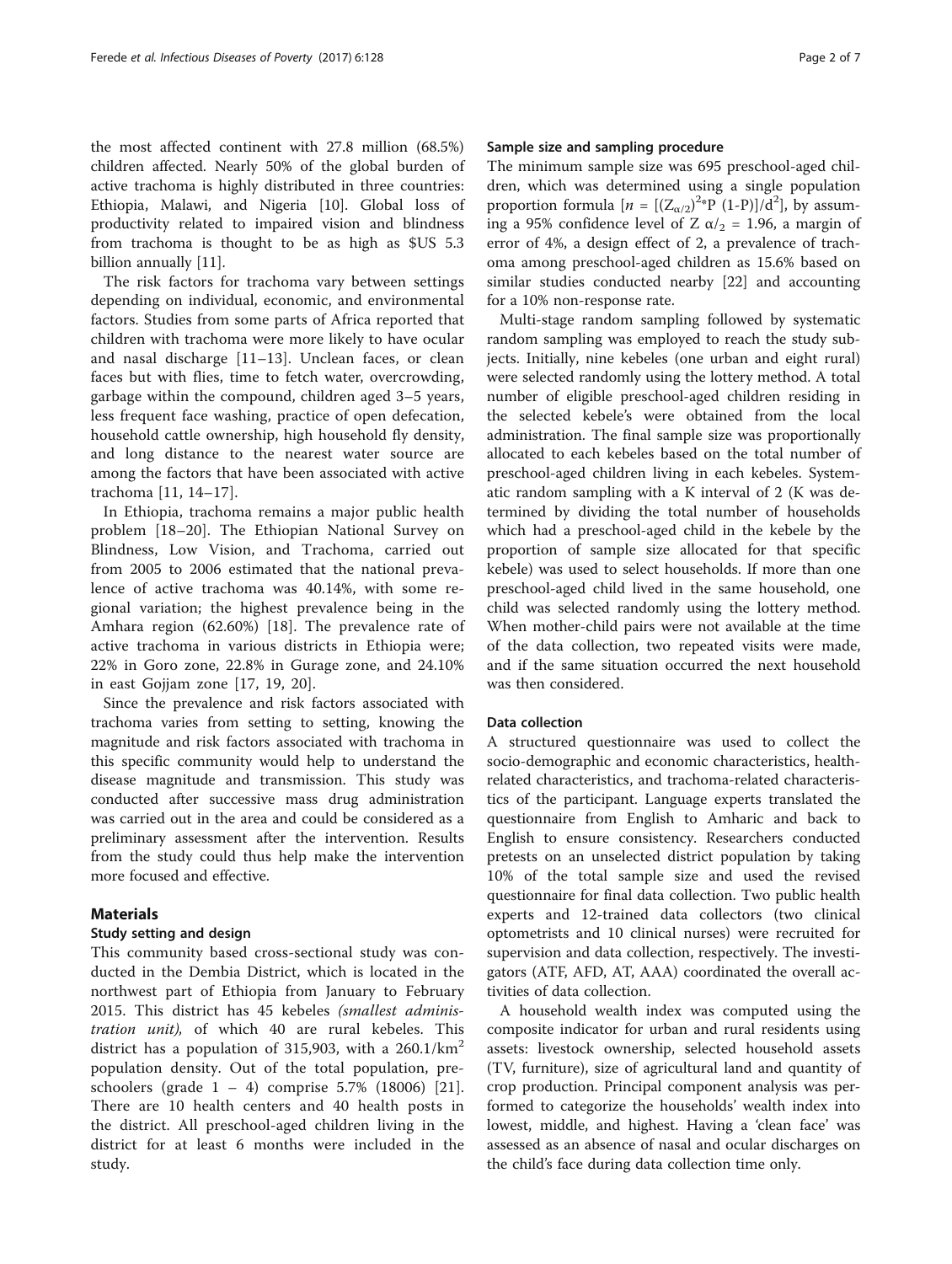#### Clinical assessment of trachoma

Following the face-to-face data collection interview, trained clinical optometrists examined each child by ocular examination. The clinical optometrists performed a detailed ophthalmic examination with strict adherence to standard methods and procedures. Optometrists used an ophthalmoscope, pentorch, and binocular loupe that has 2.5× magnifying power to identify clinical signs of trachoma: trachomatous inflamation-intense (TI), trachomatous inflammation-follicular (TF), trachomatous conjunctival scar (TS), trachomatous trichiasis (TT), and corneal opacity (CO). Eyelid eversion (turning out) was done using an aseptic technique using cotton tip applicators and alcohol used for hand disinfection.

#### Data analysis

The software Epidemiological Information (Epi-Info) version 3.5.1 was used for data entry while Statistical Package for Social Sciences (SPSS) version 20 was used for analysis. Descriptive statistics such as frequency and cross tabulation were calculated for selected variables. A backward binary logistic regression model was used to identify factors associated with active trachoma. Both crude odds ratio  $(cOR)$  and adjusted odds ratio (aOR) with 95% confidence intervals (CI) were used to show the association between active trachoma and selected variables. In addition aOR with their 95% CIs were used to identify significantly associated factors. The model's fitness test was evaluated using the Hosmer Lemeshow goodness of fit test.

#### Ethical clearance

Ethical clearance was obtained from the Institutional Review Board of the University of Gondar. Permission to conduct the research was obtained from the Amhara regional health bureaus and respective health offices. Written consent was obtained from the participants after explaining the purpose of the study to them. To ensure confidentiality, their names and other personal identifiers were not registered in the format. Preschool-aged children who were found to have a sign of active trachoma were provided with 0.1% topical tetracycline and those with signs of advanced disease (TS/TT/CO) were referred to the ophthalmic specialty clinic at the Gondar University Referral Hospital.

#### Results

#### Socio-demographic characteristics

Six hundred and eighty-one children (681) were interviewed giving a response rate of 98% (all were interviewed and examined). The mean age  $(\pm SD)$  of the children was 41.58  $(\pm$  11.27) months and slightly more than half (53.6%) were boys. The majority of the children's mothers were housewives (95.4%), married (90.0%), and unable to read or write (77.1%) (Table 1).

| Variables                                           | Frequency | Percent |
|-----------------------------------------------------|-----------|---------|
| Age in months                                       |           |         |
| $24 - 36$                                           | 288       | 42.3    |
| $37 - 48$                                           | 233       | 34.2    |
| $\geq 49$                                           | 160       | 23.5    |
| Sex                                                 |           |         |
| Male                                                | 365       | 53.6    |
| Female                                              | 316       | 46.4    |
| Residence                                           |           |         |
| Urban                                               | 47        | 6.9     |
| Rural                                               | 634       | 93.1    |
| Marital status of the mother                        |           |         |
| Single                                              | 25        | 3.7     |
| Married                                             | 613       | 90      |
| Divorced                                            | 43        | 6.3     |
| Number of children aged below five in the household |           |         |
| One                                                 | 433       | 63.6    |
| Two and above                                       | 248       | 36.4    |
| Mother's education level                            |           |         |
| Uneducated                                          | 525       | 77.1    |
| Primary                                             | 58        | 8.5     |
| Secondary and above                                 | 98        | 14.4    |
| Mother's occupation                                 |           |         |
| Housewife                                           | 650       | 95.4    |
| Merchant                                            | 31        | 4.6     |
| Mother's age                                        |           |         |
| $15 - 34$                                           | 495       | 72.7    |
| $35 - 48$                                           | 186       | 27.3    |
| Father's education level                            |           |         |
| unable to read or write                             | 410       | 60.2    |
| Primary complete                                    | 177       | 26      |
| Secondary and above                                 | 94        | 13.8    |
| Wealth index                                        |           |         |
| l ow                                                | 226       | 33.2    |
| Medium                                              | 228       | 33.5    |
| High                                                | 227       | 33.3    |
| Children usually stay at                            |           |         |
| Home                                                | 472       | 69.3    |
| Out of home                                         | 209       | 30.7    |

#### Table 1 Socio-demographic characteristics of the study participants in Dembia District, northwest Ethiopia, 2015

#### Health and environmental related characteristics

Four hundred and eighty mothers (70.5%) reported that they had given birth at home. More than 80% of the respondents lacked proximate access to a water supply. Around half the respondents lacked household solid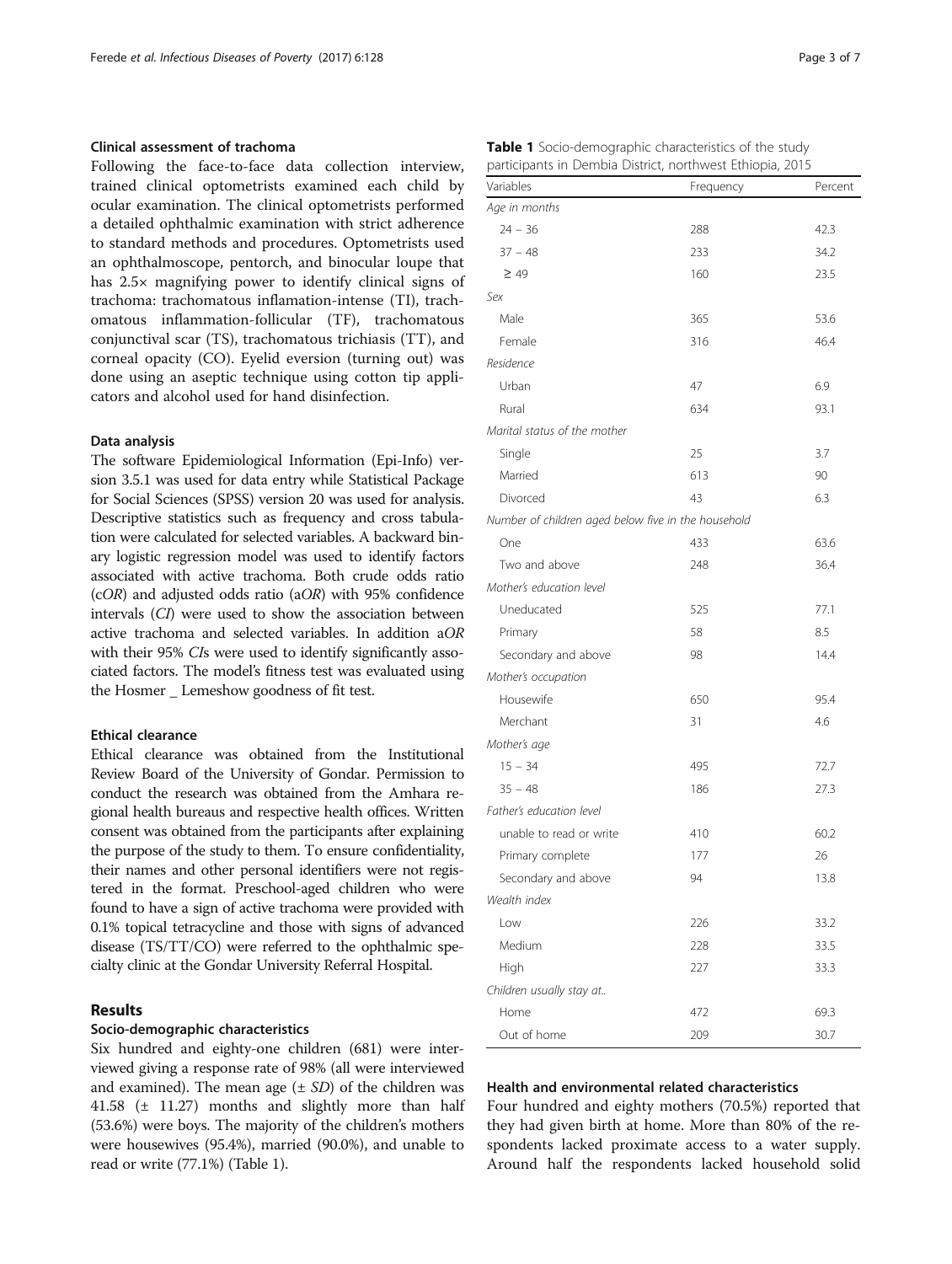(49.9%) and liquid waste disposal (51.8%) facilities. Almost all of the mothers (93.4%) said that their kids had azithromycin treatment as part of trachoma elimination efforts prior to the survey. According to the mothers' reports about their children, 49% (330/681) of the children washed their faces two times a day and 54.9% (374/681) of the children had clean face (Table 2).

## Prevalence of trachoma and associated factors

The prevalence of active trachoma (TI or TF) among preschool-aged children was found to be 18.2% (95% CI: 15.4% – 21.1%). Of all the children examined, 37 (29.8%) had clinical signs of TI, while 84 (67.8%) had TF. Each of the other three grades, namely TT, TS, and CO had similar (0.01%) figures. The prevalence of active trachoma was slightly higher among boys (20.8%) than among girls (15.2%).

After adjusting for socio-demographic, economic, child condition, and environmental related factors, the multivariable logistic regression analysis identified face condition, time to fetch water, and utilization of liquid waste disposal facilities as independent predictors for these pre-school- aged children to have active trachoma.

Accordingly, the odds of having active trachoma were 0.55 [aOR = 0.55, 95% CI: 0.37 – 0.82] times lower among children who had a clean face. Likewise, the odds of having active trachoma were 3.83 [ $aOR = 3.83$ , 95% CI: 1.26 – 11.61] times higher among children from households that had no or an inadequate liquid disposal facility. The odds of having active trachoma were also  $0.51[aOR = 0.51, 95\% CI: 0.33 - 0.78]$  times lower among children whose families fetched water from 16 to 30 min walking distance away from their homes (Table [3\)](#page-5-0).

## **Discussion**

Trachoma remains a major cause of avoidable blindness among underprivileged populations in many areas of Africa including Ethiopia. The problem is severe if not detected and treated as early as possible in preschoolaged children. The prevalence of active trachoma TI and/or TF in these preschool-aged children was found to be 18.2%, which is higher than the WHO recommendation. This study finding is higher compared to result from studies conducted among preschool-aged children in Sao Paulo Brazil [\[23\]](#page-7-0), and Gambia [[11](#page-6-0)] and lower than in studies conducted in Tanzania [[11](#page-6-0)], Egypt [[24](#page-7-0)] and northeastern Nigeria. The variation in prevalence might be attributed to the differences in the year of study, socio-demographic factors, study settings, and the ages of the study population.

In agreement with previous evidence [\[23](#page-7-0)–[25](#page-7-0)], an unclean face is significantly associated with higher prevalence of active trachoma. The possible explanation could

| Variables                                                         | Frequency | Percent |
|-------------------------------------------------------------------|-----------|---------|
| Place where child was delivered                                   |           |         |
| Home                                                              | 480       | 70.5    |
| Health facility                                                   | 201       | 29.5    |
| Initiation of breastfeeding                                       |           |         |
| Early initiation                                                  | 479       | 70.3    |
| Late initiation                                                   | 202       | 29.7    |
| Access to treated water supply                                    |           |         |
| Yes                                                               | 118       | 17.3    |
| No                                                                | 563       | 82.7    |
| Daily water consumption of the household                          |           |         |
| $\leq 40$                                                         | 267       | 39.2    |
| $41 - 60$                                                         | 253       | 37.2    |
| $\geq 61$                                                         | 161       | 23.6    |
| Time required to fetch water                                      |           |         |
| $\leq$ 15 min                                                     | 262       | 38.5    |
| $16 - 30$ min                                                     | 330       | 48.5    |
| $> 30$ min                                                        | 89        | 13.1    |
| Availability of a solid waste disposal facility                   |           |         |
| Yes                                                               | 341       | 50.1    |
| No                                                                | 340       | 49.9    |
| Availability of a liquid waste disposal facility                  |           |         |
| Yes                                                               | 328       | 48.2    |
| No                                                                | 353       | 51.8    |
| Latrine availability                                              |           |         |
| Yes                                                               | 531       | 78.0    |
| No                                                                | 150       | 22.0    |
| Latrine functionality                                             |           |         |
| Yes                                                               | 510       | 74.9    |
| No                                                                | 21        | 3.1     |
| Don't have a latrine                                              | 150       | 22.0    |
| Main energy source                                                |           |         |
| Wood                                                              | 457       | 67.1    |
| Electric                                                          | 21        | 3.1     |
| Animal dung                                                       | 203       | 29.8    |
| Child had at least one dose of azithromycin in the year preceding |           |         |
| Yes                                                               | 636       | 93.4    |
| No                                                                | 45        | 6.6     |
| Frequency of face washing in a day (self-reported)                |           |         |
| Once                                                              | 175       | 25.7    |
| Twice                                                             | 334       | 49.0    |
| Three times                                                       | 172       | 25.3    |
| Use of soap when washing face (self-reported)                     |           |         |
| Yes                                                               | 457       | 67.1    |
| No                                                                | 224       | 32.9    |
| Face condition                                                    |           |         |
| Clean(no nasal/ocular discharge)                                  | 374       | 54.9    |
| Unclean                                                           | 307       | 45.1    |

| <b>Table 2</b> Health and environmental-related characteristics of |  |  |  |  |
|--------------------------------------------------------------------|--|--|--|--|
| study participants in Dembia District, northwest Ethiopia, 2015    |  |  |  |  |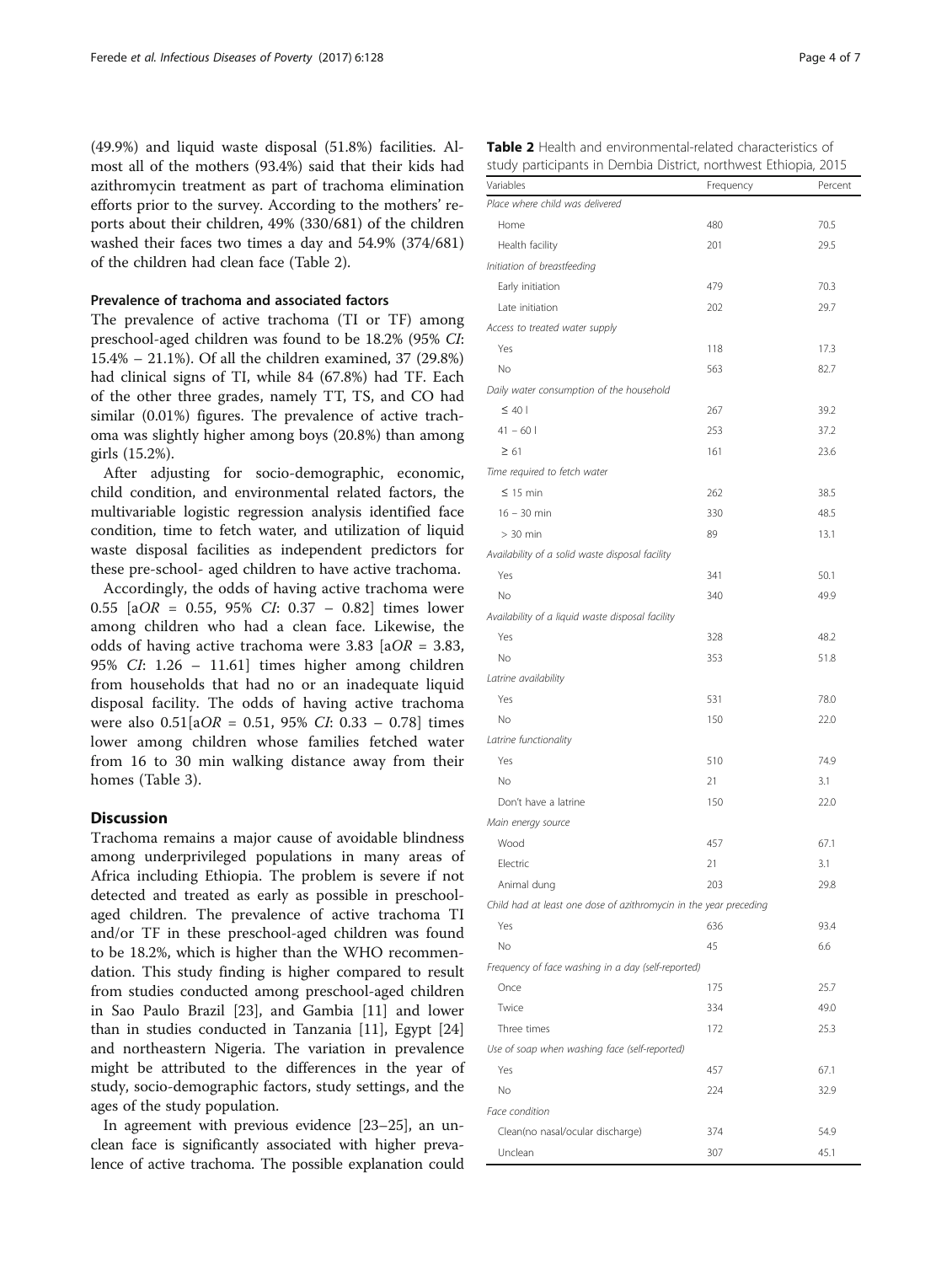| Variables                                           | Active trachoma(TF/TI) |           | cOR,95% CI        | aOR,95% CI           |  |
|-----------------------------------------------------|------------------------|-----------|-------------------|----------------------|--|
|                                                     | Yes                    | <b>No</b> |                   |                      |  |
| Latrine Availability                                |                        |           |                   |                      |  |
| Yes                                                 | 88                     | 443       | 1                 |                      |  |
| No                                                  | 36                     | 114       | 1.59(1.03,2.47)   |                      |  |
| Frequency of face washing in a day (self-reported)  |                        |           |                   |                      |  |
| Once                                                | 41                     | 134       | 1.64(0.96,2.82)   |                      |  |
| Twice                                               | 56                     | 278       | 1.08(0.66,1.79)   |                      |  |
| Three times                                         | 27                     | 145       | 1                 |                      |  |
| Face condition                                      |                        |           |                   |                      |  |
| Clean                                               | 54                     | 320       | 0.57(0.39, 0.85)  | $0.55(0.37, 0.82)$ * |  |
| Unclean                                             | 70                     | 237       | 1                 | 1                    |  |
| Number of children aged below five in the household |                        |           |                   |                      |  |
| One                                                 | 70                     | 363       | 0.69(0.466, 1.02) |                      |  |
| Two and above                                       | 54                     | 194       | 1                 |                      |  |
| Time required to fetch water                        |                        |           |                   |                      |  |
| $\leq$ 15 min                                       | 61                     | 201       | 1                 | 1                    |  |
| $16 - 30$ min                                       | 45                     | 285       | 0.52(0.34, 0.79)  | $0.51(0.33,0.78)$ *  |  |
| $> 30$ min                                          | 18                     | 71        | 0.83(0.46, 1.51)  | 0.88(0.47, 1.60)     |  |
| Children usually stay at                            |                        |           |                   |                      |  |
| Home                                                | 93                     | 379       | 1                 |                      |  |
| Out of home                                         | 31                     | 178       | 0.71(0.45, 1.11)  |                      |  |
| Latrine functionality                               |                        |           |                   |                      |  |
| Yes                                                 | 84                     | 426       | $\mathbf{1}$      |                      |  |
| <b>No</b>                                           | $\overline{4}$         | 17        | 1.19(0.39,3.63)   |                      |  |
| Don't have a latrine                                | 36                     | 114       | 1.60(1.03,2.49)   |                      |  |
| Use liquid waste disposal hole                      |                        |           |                   |                      |  |
| Yes                                                 | 50                     | 143       | 0.93(0.62, 1.38)  | 0.92(0.61, 1.38)     |  |
| No                                                  | 6                      | 8         | 3.37(1.13,10.04)  | 3.83(1.26,11.61)*    |  |
| Don't have liquid waste disposal facilities         | 68                     | 306       | 1                 | 1                    |  |

<span id="page-5-0"></span>Table 3 Factors associated with active trachoma (TF) or (TI) among preschool-aged children in Dembia District, northwest Ethiopia, 2015

 $*P$ -value  $< 0.05$ 

\*Hosmer Lemeshow goodness of fit test was determined as Chi-square of 1.74 with a P-value of 0.9

be that unclean faces can attract flies. The female eyeseeking fly, of the species Musca sorbens, is a possible mechanical vector of Chlamydia trachomatis. In addition, nasal or ocular discharge may result in an unclean face, which has been found to be associated with active trachoma in different setting (27-29). The infected discharge would aid the transmission of active trachoma through fingers, fomites, or flies.

Similarly, in this study the odds of trachoma among in children whose households do not utilize a liquid waste disposal pit was almost four times that of children whose households properly use a liquid waste disposal facility. Studies that has been conducted elsewhere [\[12](#page-6-0), [13](#page-6-0), [26](#page-7-0)] reported similar findings. A reason for this is that an

uncontrolled waste disposal practice will result in a favorable condition for flies to breed.

Time to fetch water is also an important factor that affects the occurrence of trachoma in preschool-aged children. Travelling a long distance to fetch water has been associated with trachoma in several others studies [[26](#page-7-0)–[28](#page-7-0)]. On the contrary, the current study depicts an inverse relationship between the time to fetch water and trachoma morbidity. The time required to fetch water might vary between individuals who fetch water. For rural communities, access to safe water would be more practical if assessed using distance. The other possible explanation might be that the water that is fetched and used by the family might not be safe enough for face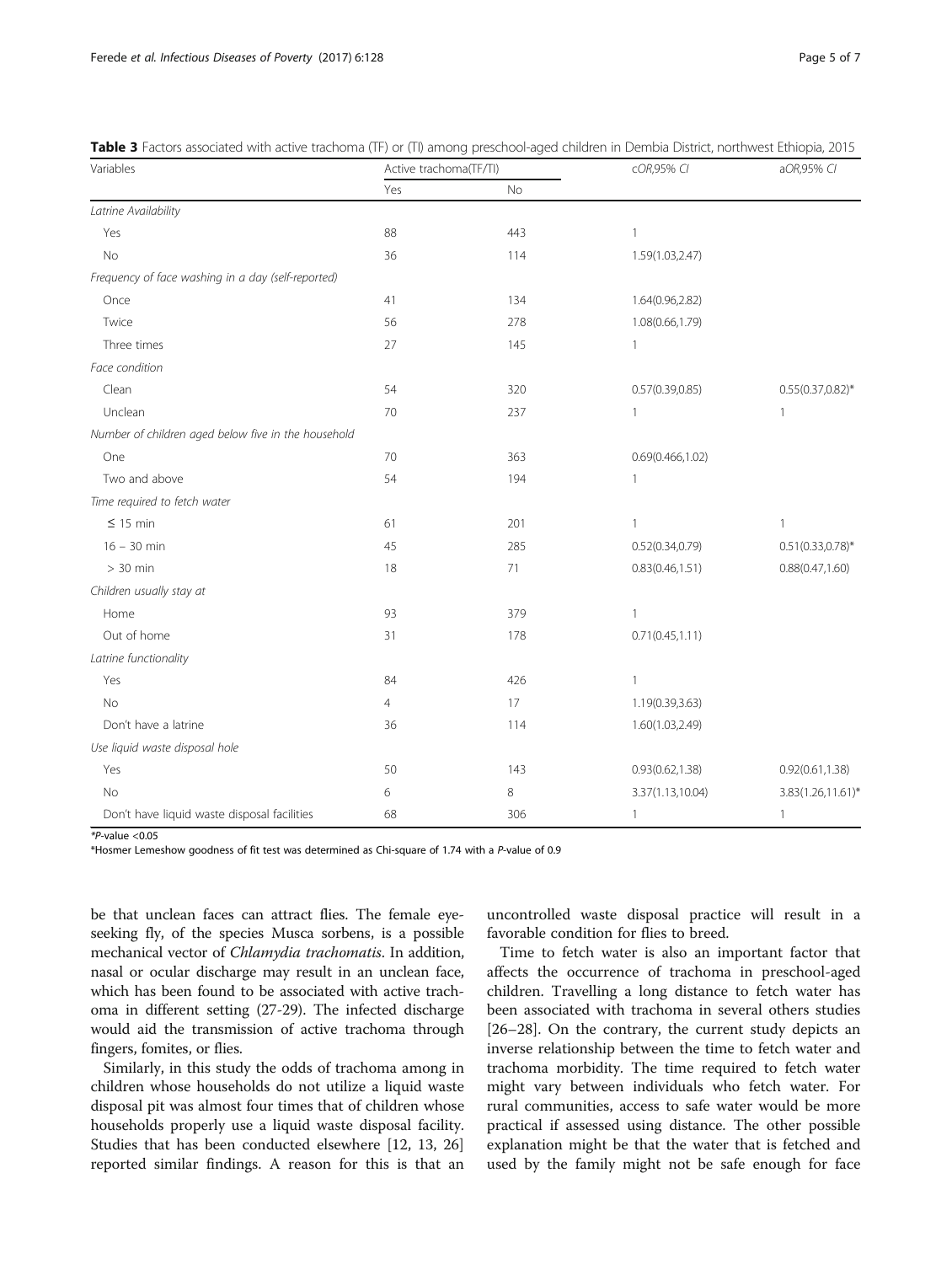<span id="page-6-0"></span>washing purpose. Having adequate water might not be a guarantee for its quality [\[29](#page-7-0)].

The limitation of this study lies in the difficulty to establish a temporal relationship between trachoma morbidity and its risk factors. This study is also subject to residual confounding since some potential factors such as fly density, distance to a water source, and water quality issues were not well addressed or measured.

## Conclusions

The prevalence of active trachoma in the preschool-aged children studied in Dembia District, northwest Ethiopia was found to be high and it is much higher than the WHO recommendation. Children who had unclean faces and those from households with poor utilization of a liquid waste disposal facilities were more likely to be affected by active trachoma. Intervention modalities that would address the identified risk factors are highly recommended to prevent and control active trachoma in this setting.

## Additional file

[Additional file 1:](dx.doi.org/10.1186/s40249-017-0345-8) Multilingual abstracts in the five official working languages of the United Nations. (PDF 624 kb)

#### Abbreviations

aOR: Adjusted odds ratio; CI: Confidence interval; SPSS: Statistical package for social sciences; TF: Trachomatous inflammation – follicular; TI: Trachomatous inflammation- intence; TS: Trachomatous conjuctival scar; TT: Trachomatous trichiasis; WHO: World Health Organization

#### Acknowledgements

We would like to acknowledge the health departments at the different levels which endorsed us to undertake this study. We also want to acknowledge the study and data collectors' who actively participated in this research work.

#### Funding

The Research and Community Service Vice President at the University of Gondar funded this study.

#### Availability of data and materials

All relevant data can be found within this paper.

#### Authors' contributions

ATF, AT, and AFD wrote the proposal and assisted in the collection of data. AFD analyzed the data and wrote the paper. AAA reviewed the draft paper. All authors read and approved the final manuscript.

#### Ethics approval and consent to participate

Ethical clearance was obtained from the Institutional Review Board of the University of Gondar. Permission to conduct the research was obtained from the regional health bureaus and respective health offices. Written consent was obtained from the participants after explaining the purpose of the study to them. To ensure confidentiality, their name and other personal identifiers were not registered in the data collection tool and record. It was explained to the participants that being selected for the study was random and that they have the right to not respond to questions that they are not comfortable with. Finally, the questionnaires were kept locked in the locker after data entry was completed.

#### Consent for publication

Consent to publish was secured from the study participants.

The authors have declared that no competing interests exist.

#### Author details

<sup>1</sup>Department of Optometry, School of Medicine, College of Medicine and Health Sciences, University of Gondar, Gondar, Ethiopia. <sup>2</sup>Department of Epidemiology and Biostatistics, Institute of Public Health, College of Medicine and Health Sciences, University of Gondar, Gondar, Ethiopia. <sup>3</sup>Department of Human Nutrition, Institute of Public Health, College of Medicine and Health Sciences, University of Gondar, Gondar, Ethiopia.

# Received: 21 October 2016 Accepted: 2 August 2017

#### References

- 1. WHO, vision 2020; Global initiative for the elimination of avoidable blindness: action plan 2006-2011, 2007.
- 2. Cromwell E, Emerson P. Women and trachoma: achieving gender equity in the implementation of SAFE. Carter Center, the ELFENWORKS Foundation; 2009.
- 3. Burton MJ, Mabey DCW. The global burden of trachoma: a review. PLoS Negl Trop Dis. 2009;3(10):e460. doi:[10.1371/journal.pntd.0000460 1.](http://dx.doi.org/10.1371/journal.pntd.0000460 1)
- 4. Communicable Disease Network Australia. Trachoma: CDNA national guideline for public health management of trachoma. Australia: Department of Health; 2014.
- 5. WHO: Trachoma Clinical characteristics and morbidity. Factsheet  $N^0$  382, May 2015.
- 6. Hamilton H, Velleman Y, Sightsavers. Water Aid: Washing away blinding trachoma; Sightsavers and WaterAid, April 2013.
- 7. World Health Organization(WHO) fact sheet, July 2016: [http://www.who.int/](http://www.who.int/mediacentre/factsheets/fs382/en/) [mediacentre/factsheets/fs382/en/](http://www.who.int/mediacentre/factsheets/fs382/en/), Accessed November 20, 2016).
- 8. Mariotti SP, Pascolini D, Rose-Nussbaumer J. Trachoma: global magnitude of a preventable cause of blindness. Br J Ophthalmol. 2009;93(5):563–8. doi[:10.1136/bjo.2008.148494.](http://dx.doi.org/10.1136/bjo.2008.148494)
- Frick KD, Hanson CL, Jacobson GA. Global burden of trachoma and economic of the disease. Am J Trop Med Hyg. 2003;69:1–10.
- 10. Eliminating Trachoma Accelerating Towards 2020; WHO Alliance for the Global Elimination of Trachoma by 2020: [http://www.trachomacoalition.org/](http://www.trachomacoalition.org/GET2020/) [GET2020/.](http://www.trachomacoalition.org/GET2020/), Accessed 23 Nov 2016).
- 11. Harding-Esch E. Trachoma prevalence and associated risk factors in the Gambia and Tanzania: baseline results of a cluster randomized controlled trial. PLoS Negl Trop Dis. 2010;4(11):e861.
- 12. Last AR, Burr SE, Weiss HA, Harding-Esh EM, Cassano E, Nabicassa M, et al. Risk factors for active trachoma and ocular Chlamydia trachomatis infection in treatment-Naı¨ve trachoma-Hyperendemic communities of the Bijago' s archipelago, Guinea-Bissau. PLoS Negl Trop Dis. 2014;8(6): e2900. doi:[10.137 1/journal.pntd.0002900.collection 2014.](https://doi.org/10.137%201/journal.pntd.0002900.collection%202014)
- 13. Ngondi J. Effect of a community intervention with pit latrines in five districts of Amhara, Ethiopia. Trop Med Int Health. 2010;15:592–9.
- 14. Ngondi J. Risk factors for active trachoma in children and trichiasis in adults: a household survey in Amhara regional state, Ethiopia. Trans R Soc Trop Med Hyg. 2008;102:432–8.
- 15. Mpyet C, Goyal M, Ogoshi C. Personal and environmental risk factors for active trachoma in children in Yobe state, north-eastern Nigeria. Trop Med Int Health. 2010;15(2):168–72.
- 16. Baggaley R. Distance to water source and altitude in relation to active trachoma in Rombo district, Tanzania. Trop Med Int Health. 2006;11:220–7.
- 17. Admassu F, Bayu S, Bejiga A, Amare B. Active trachoma two years after three rounds of azithromycin mass treatment in China district Gurage zone, Southern Ethiopia. BMC Pediatrics; 2013;13(199).
- 18. Berhane Y, Worku A, Bejiga A. National Survey report on Blindness, Low Vision and Trachoma in Ethiopia; Journal of health science; 2006;38.
- 19. Ketema K, Tiruneh M, Woldeyohannes D, Mulvey D. Active trachoma and associated risk factors among children in Baso Liben District of east Gojjam, Ethiopia. BMC Public Health. 2012;12:1105.
- 20. Shafi M, Bejiga A. Common eye diseases in children of the rural community in Goro district, Central Ethiopia. Ethiop J Health Dev; 2005; 19(2).
- 21. Amhara Ethiopia Demographic and Health survey; HTTP://www.etharc.org/ Amhara/About%20Us/Geography.htm. 2008; Accessed Oct 10, 2105).
- 22. Alemayehu M, Koye DN, Tariku A, Yimam K. Prevalence of active trachoma and its associated factors among rural and urban children in Dera Woreda,